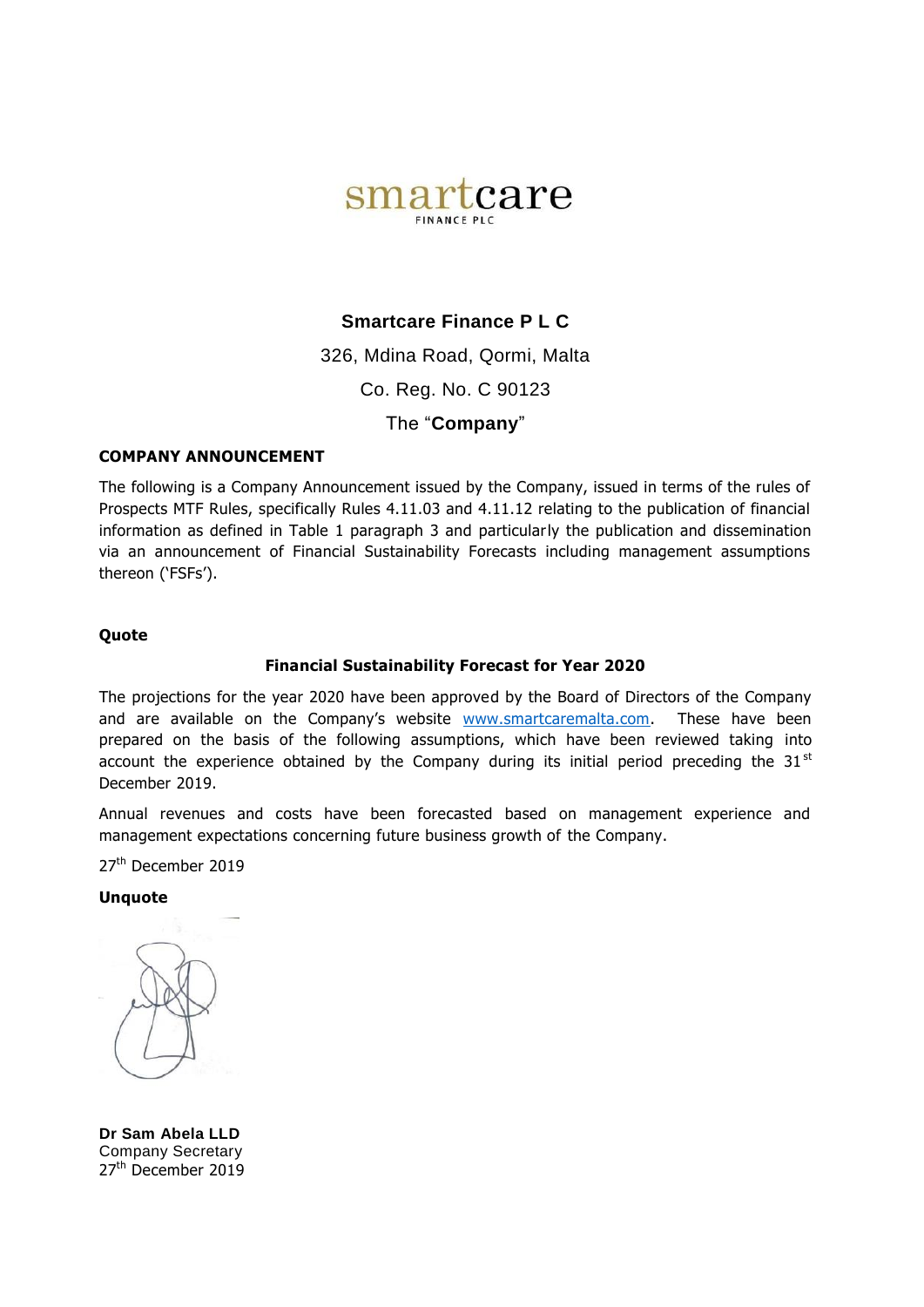# **Revenue**

The Group's predominant revenue for the year ending  $31<sup>st</sup>$  December 2020, was projected to be generated from the provision of beds to the Government of Malta under an agreement for the provision of beds.

Due to circumstances which were outside management's control, the agreement signed with the Government of Malta as at  $5<sup>th</sup>$  December 2019 covered 90 beds. It is being projected that during the financial year 2020, the occupancy of the Dar Pinto (OPH)will reach an average of 75%.

In addition, the projected revenue as per admission document dated  $28<sup>th</sup>$  May 2019, assumed that mix between various dependency level will be 50% medium dependency and 50% high dependency. Notwithstanding, as at end of November 2019 the mix of the residents is 20% low dependency, 34% medium dependency and 46% high dependency. Therefore, it is being projected that the mix for the financial year 2020, will remain unchanged.

## **Direct costs**

The direct cost primarily consists consumables, payroll costs and direct costs. These expenses have been projected at the rates experienced during the period ended  $30<sup>th</sup>$  September 2019 adjusted for the projected increase in the occupancy, as indicated the Revenue section above.

### **Administrative expenses**

Administrative expenses consist primarily of payroll costs, directors' fees, advertising costs, professional fees, listing fees, depreciation and other general expenses.

All expenses have been projected on the basis of the expenses that the Group incurred for the period ended 30<sup>th</sup> September 2019.

## **Finance costs**

Finance costs consist the projected interest cost which the Group will pay to bond holders.

## **Taxation**

Current taxation is provided at 35% of the Group's chargeable income for the period. In addition to the latter the Group obtained an investment tax credit certificate from Malta enterprise for the investment undertaken on the OPH. The latter allows the Group's taxable income which is derived from the operation of the OPH, subject to the limits as allowed in the said certificate, will not be subject to tax.

#### **Working capital**

The Group's working capital mainly comprise the net impact of trade receivables, inventory and trade payables and is based on the historical trends as at  $30<sup>th</sup>$  September 2019.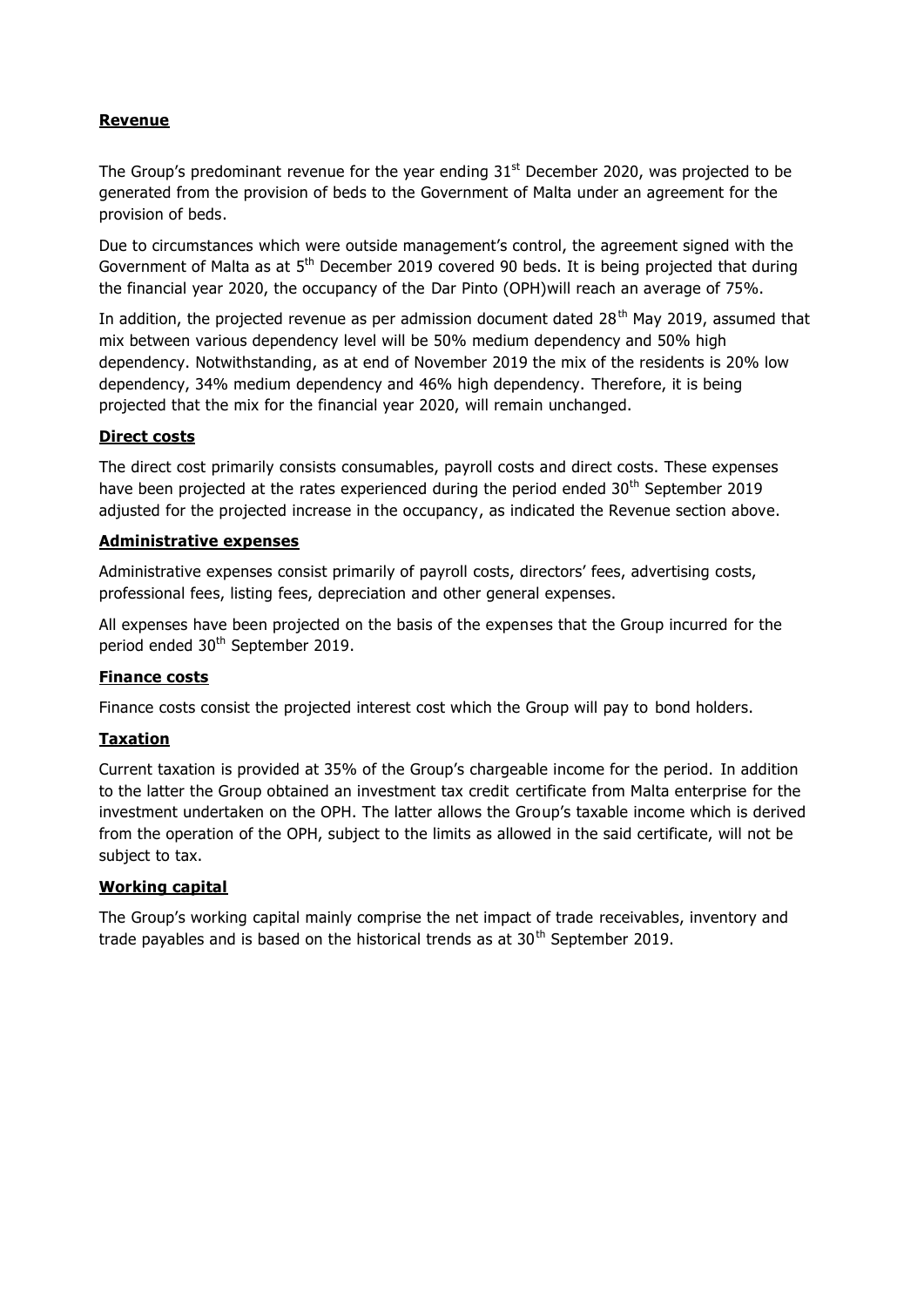The table below shows the Group's projected consolidated profit and loss accounts for the period ending 31<sup>st</sup> December 2020.

|                                | Projected<br>$\epsilon$ 000s |
|--------------------------------|------------------------------|
| Revenue<br>Direct cost         | 2,351<br>(998)               |
| Gross profit                   | 1,353                        |
| Other indirect costs<br>EBITDA | (513)<br>839                 |
| Depreciation                   | (236)                        |
| EBIT                           | 603                          |
| Finance costs                  | (250)                        |
| Profit before tax              | 353                          |
| Tax                            | (38                          |
| Profit after tax               | 315                          |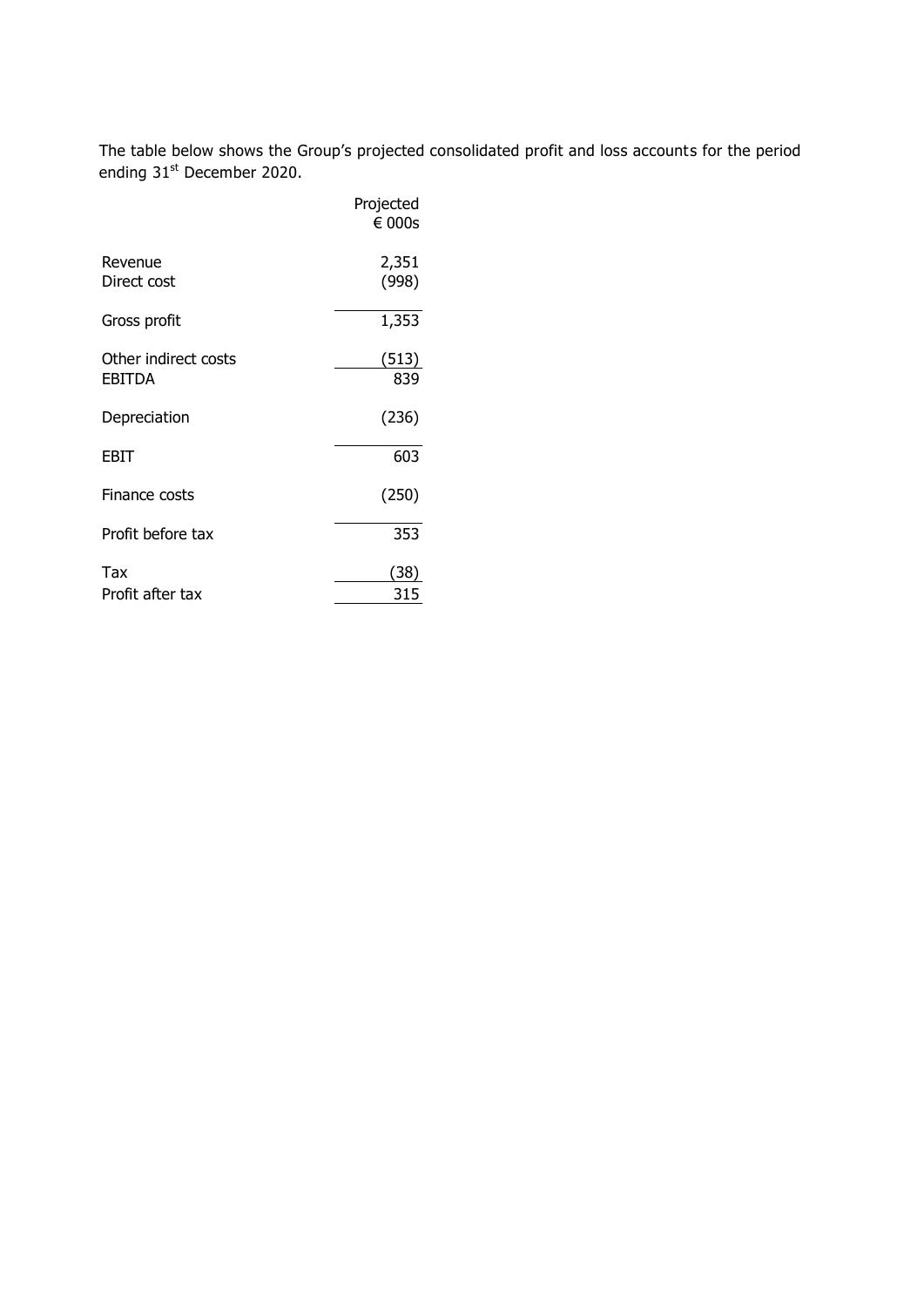The table below shows the Group's projected consolidated balance sheet for the period ending 31st December 2020.

|                                  | 2020      |
|----------------------------------|-----------|
|                                  | Projected |
|                                  | € 000s    |
| Fixed assets                     |           |
| Investment property              | 663       |
| Property, plant and equipment    | 2,750     |
|                                  | 3,412     |
|                                  |           |
| <b>Current assets</b>            |           |
| Trade receivables                | 962       |
| Amounts due from related parties | 1,186     |
| Cash and cash equivalents        |           |
|                                  | 2,148     |
|                                  |           |
| <b>Total assets</b>              | 5,560     |
|                                  |           |
| Equity and liabilities           |           |
|                                  |           |
| Equity                           |           |
| Share capital                    | 0         |
| Retained earnings                | 741       |
|                                  |           |
|                                  |           |
| <b>Current liabilities</b>       |           |
| Trade payables                   | 344       |
| <b>Taxation</b>                  | 38        |
| Capital creditors                | 564       |
| Amounts due to related parties   | 401       |
| Short term borrowings            | 118       |
| <b>Total current liabilities</b> | 1,465     |
|                                  |           |
| Non-current liabilities          |           |
| Debt securities in issue         | 4,835     |
|                                  | 4,835     |
|                                  |           |
| <b>Total liabilities</b>         | 6,300     |
|                                  |           |
| Total equity and liabilities     | 5,560     |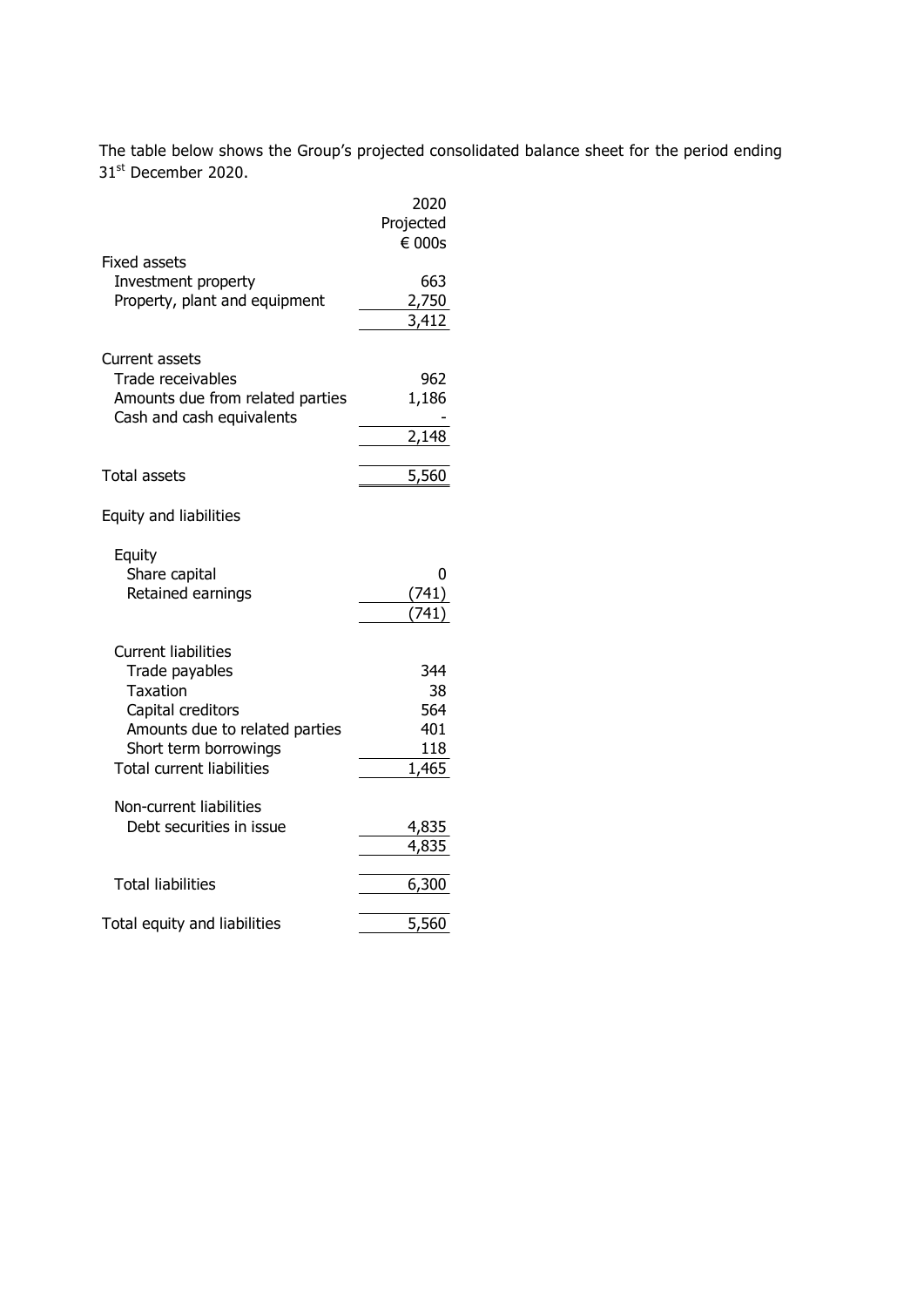The table below shows the Group's projected consolidated statement of cash flow for the period ending 31<sup>st</sup> December 2020.

|                                                | 2020            |
|------------------------------------------------|-----------------|
|                                                | Projected       |
|                                                | $\epsilon$ 000s |
| Cash flow from operating activities            |                 |
| <b>EBITDA</b>                                  | 839             |
| Movement in working capital                    |                 |
|                                                |                 |
| Movement in trade and other payables           |                 |
| Movement in trade and other receivables        | (618)           |
|                                                |                 |
| Cash generated from operations                 | 221             |
| <b>Taxation paid</b>                           |                 |
| Finance cost                                   | 250             |
| Net cash (used in)/from operating activities   |                 |
|                                                |                 |
|                                                |                 |
|                                                |                 |
| Movement in cash and cash equivalents          | [29]            |
| Cash and cash equivalents at beginning of year | 89              |
| Cash and cash equivalents at the end of year   | 118             |
|                                                |                 |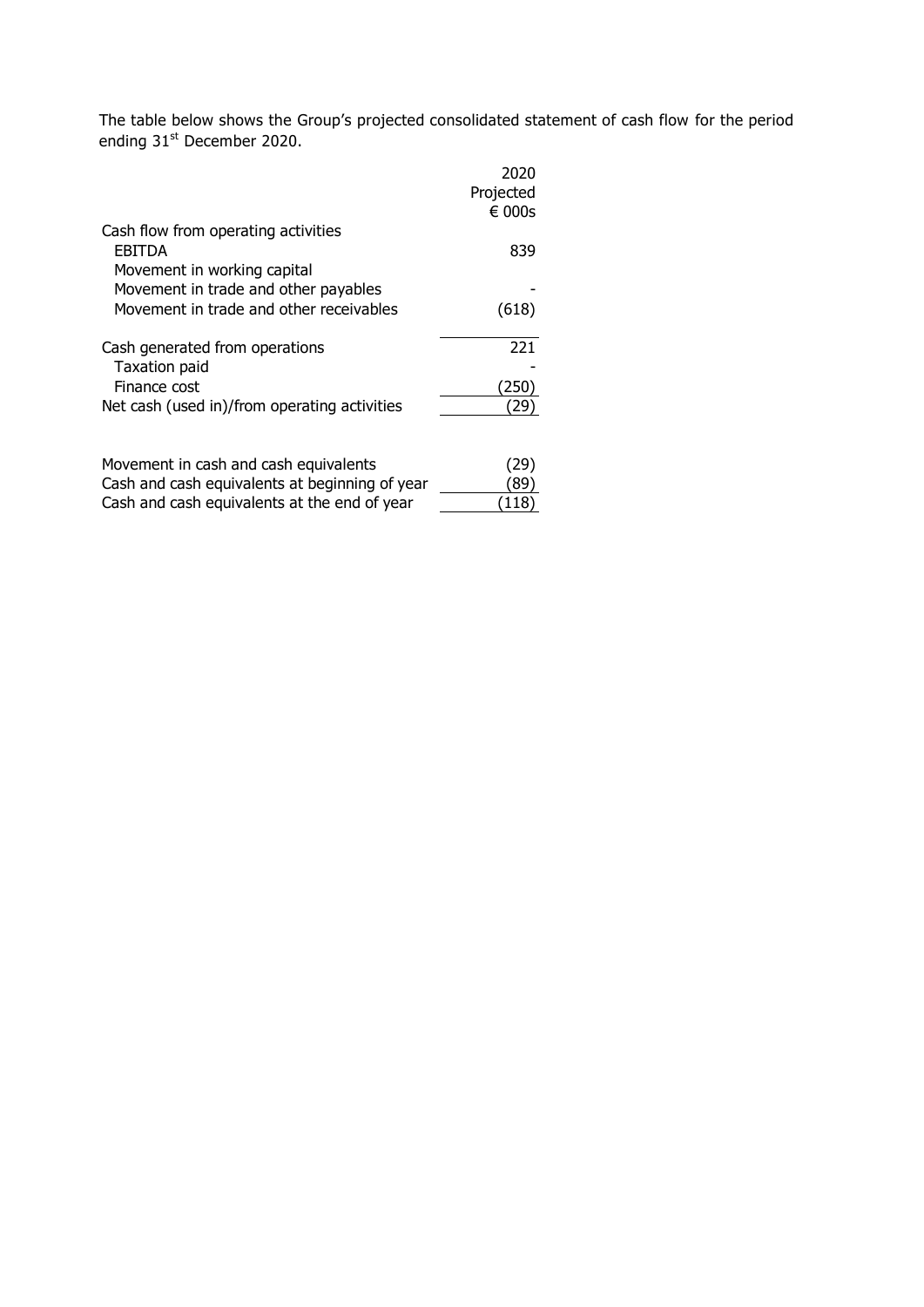The table below shows the projected profit and loss account of the issuer for the period ending 31st December 2020.

| Year                                                   | 2020<br>Projected<br>$\epsilon$ 000s |
|--------------------------------------------------------|--------------------------------------|
| Revenue                                                | 385                                  |
| Administrative expenses<br><b>EBITDA</b>               | (48<br>337                           |
| Depreciation                                           | (21)                                 |
| EBIT                                                   | 317                                  |
| Finance costs                                          | (250)                                |
| Profit before tax<br>Income tax<br>Profit for the year | 67<br>38<br>28                       |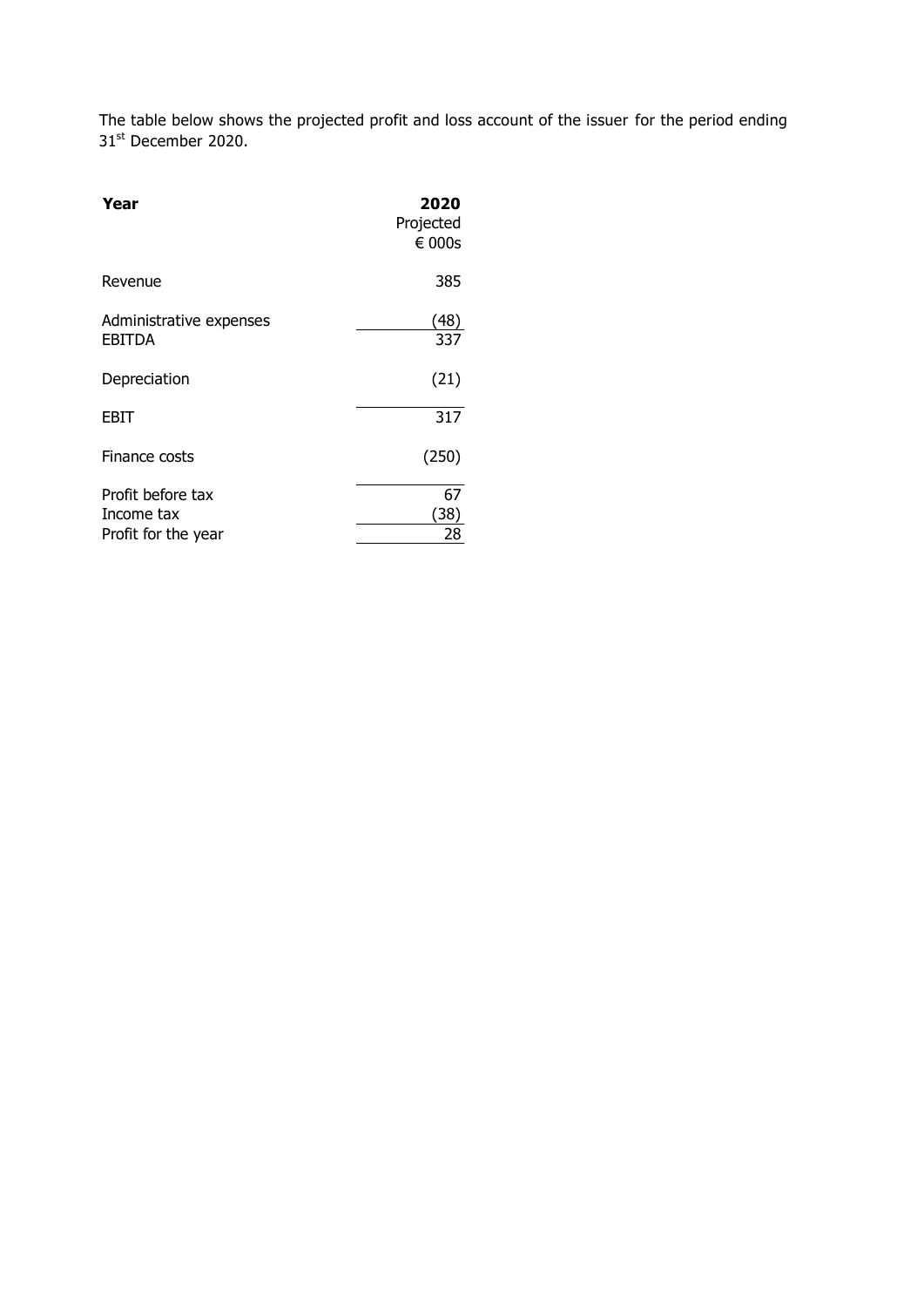The table below shows the projected balance sheet of the issuer for the period ending  $31<sup>st</sup>$ December 2020.

|                                                                                                      | 2020<br>Projected<br>€ 000's |
|------------------------------------------------------------------------------------------------------|------------------------------|
| Assets<br>Non-current assets<br><b>Financial assets</b>                                              | 4,814                        |
| Total non-current assets                                                                             | 4,814                        |
| Current assets<br>Cash and cash equivalents<br>Total current assets                                  |                              |
| <b>Total assets</b>                                                                                  | 4,887                        |
| Equity and liabilities<br>Capital and reserves<br>Share capital<br>Retained earnings<br>Total equity | 48<br>(34)<br>14             |
| Non-current liabilities<br>Debt securities in issue<br>Total-non current liabilities                 | 4,835<br>4,835               |
| <b>Current liabilities</b><br>Current tax payable<br><b>Total current liabilities</b>                | 38<br>38                     |
| <b>Total liabilities</b>                                                                             | 4,874                        |
| Total equity and liabilities                                                                         | 4,887                        |